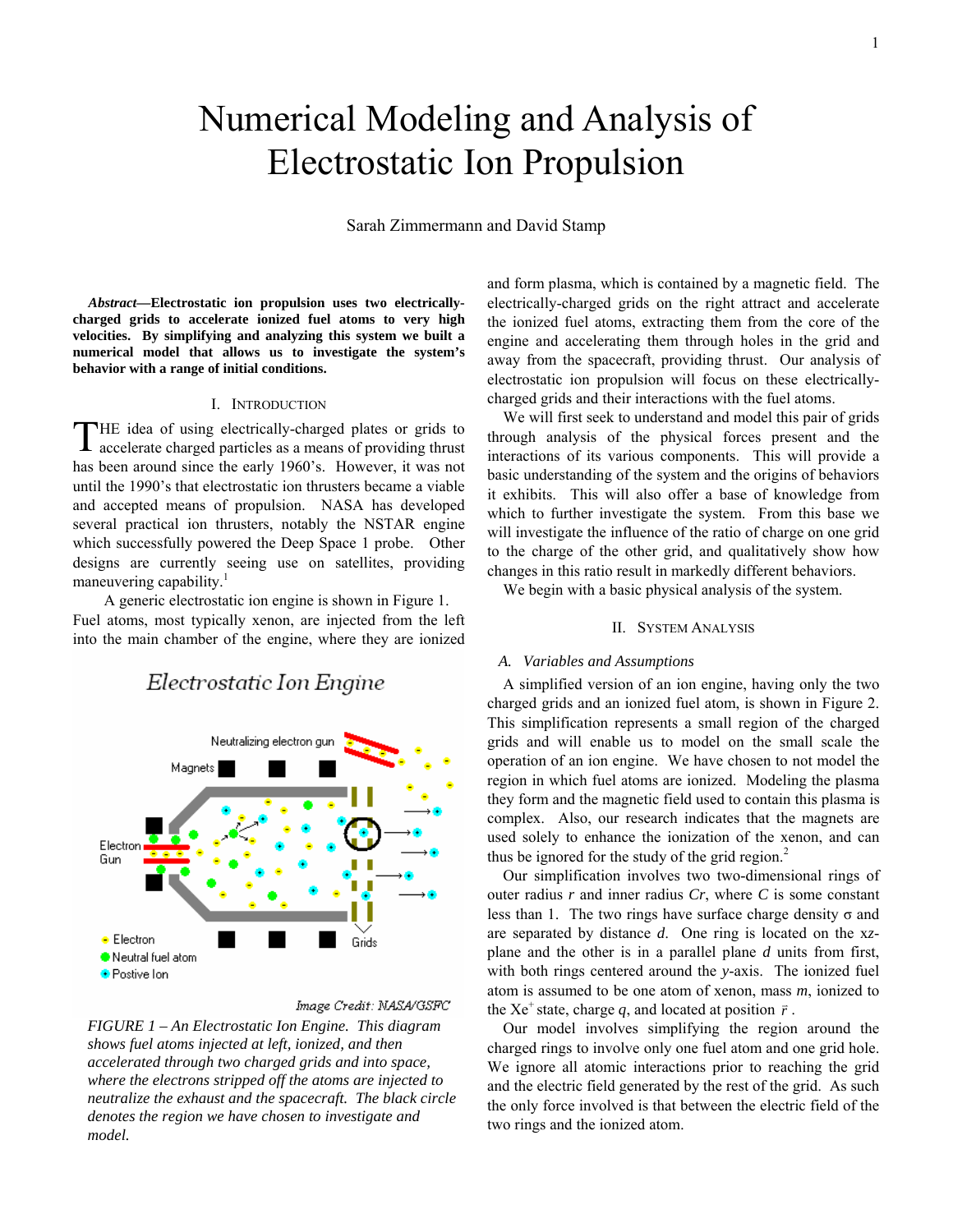

*FIGURE 2 – Diagram of Simplified Electrostatic Ion Engine with Variables and Coordinate System. The region circled in Figure 1 is simplified above for our model. Two charged rings, representing a small section of the grid shown in Figure 1, accelerate one fuel atom through their center and out into space.* 

#### *B. Governing Equations*

The equation for an electric field created by a surface is

$$
\vec{E}(\vec{r}) = \int_{\text{Surface}} \frac{k\sigma(\vec{r} - \vec{r}')}{|\vec{r} - \vec{r}'|^{3}} dS \tag{1}
$$

where  $\sigma$  is the charge density of the surface,  $\vec{r}$ <sup>'</sup> is the location of differential surface *dS*, and k is the electrostatic proportionality constant  $(4\pi\varepsilon_0)^{-1}$ .

For the first ring we evaluate this integral over the surface of the ring from the inner radius *Cr* to the outer radius *r*, substituting in for  $\vec{r}$  and  $\vec{r}'$ 

$$
\vec{E}(\vec{r}) = \int_{0}^{2\pi} \int_{0}^{r} \frac{k\sigma[(x - r\cos\theta)\hat{i} + y\hat{j} + (z - r\sin\theta)\hat{k}]}{(x - r\cos\theta)^{2} + (z - r\sin\theta)^{2} + y^{2}]^{\frac{3}{2}} r dr d\theta
$$
 (2)

Equation 2 gives the field for one plate. By the Law of Superposition,

$$
\vec{E}_{Total}(\vec{r}) = \sum \vec{E}_{plate} = \vec{E}_{r_1} + \vec{E}_{r_2}
$$
 (3)

We can substitute values for the second ring into Equation 2 to give the field produced by the second ring. The sum of these two integrals would then be the total electric field. An analytical solution can be found along the y axis by simplifying Equation 2

$$
\vec{E}(y\hat{j}) = \int_{0}^{2\pi} \int_{0}^{r} \frac{k\sigma [(-r\cos\theta)\hat{i} + y\hat{j} + (-r\sin\theta)\hat{k}]}{[r^2 + y^2]^{\frac{3}{2}}} r dr d\theta
$$
 (4)

$$
\vec{E}(y_j) = \frac{k\sigma 2\pi z}{\sqrt{r^2 + y^2}} - \frac{k\sigma 2\pi z}{\sqrt{(Cr)^2 + y^2}}
$$
(5)

By Newton's Law and the Lorentz Force Equation for purely electric fields

$$
\vec{F} = q\vec{E} = m\vec{a} \tag{6}
$$

the acceleration of the atom can be determined for any position  $\vec{r}$ . From this, given initial position and velocity conditions, the trajectory of the atom through the electric field of the rings can be determined.

#### III. NUMERICAL MODEL

The electric field equation derived for the charged rings was implemented as a function in Matlab. We used the ordinary differential equation solver *ode45* to numerically evaluate this function. Using initial conditions of all the variables, in this case position and velocity vectors, as inputs, this model returns the time evolution of the system's motion, allowing both qualitative and quantitative analysis.



*FIGURE 3 – Particle Analytical and Numerical Velocity versus Y-Axis Displacement. Red line shows numerical (i.e. simulation) solution and thicker blue line shows the analytical solution. The ion was given no initial velocity and the plates were given equal and opposite charges.* 

# IV. RESULTS

We used our Matlab simulation to qualitatively investigate the nature of the electrostatic field generated by the two charged rings. We used a variety of different initial position and velocity conditions for the particle along with several different ring charge configurations to examine the influence of each condition on the motion of the  $Xe^+$  atom. Figure 3 shows the analytical and numerical calculations for the velocity of the atom plotted against the atom's position. The two methods give identical results, showing that our simulation reflects the theoretical motion of the particle (a  $Xe^+$ atom), through two electrically charged rings.

The behavior of the atom due to the electric field is dependent on the charges of the two plates. For our model we started the particle closest to the negative ring, so the negative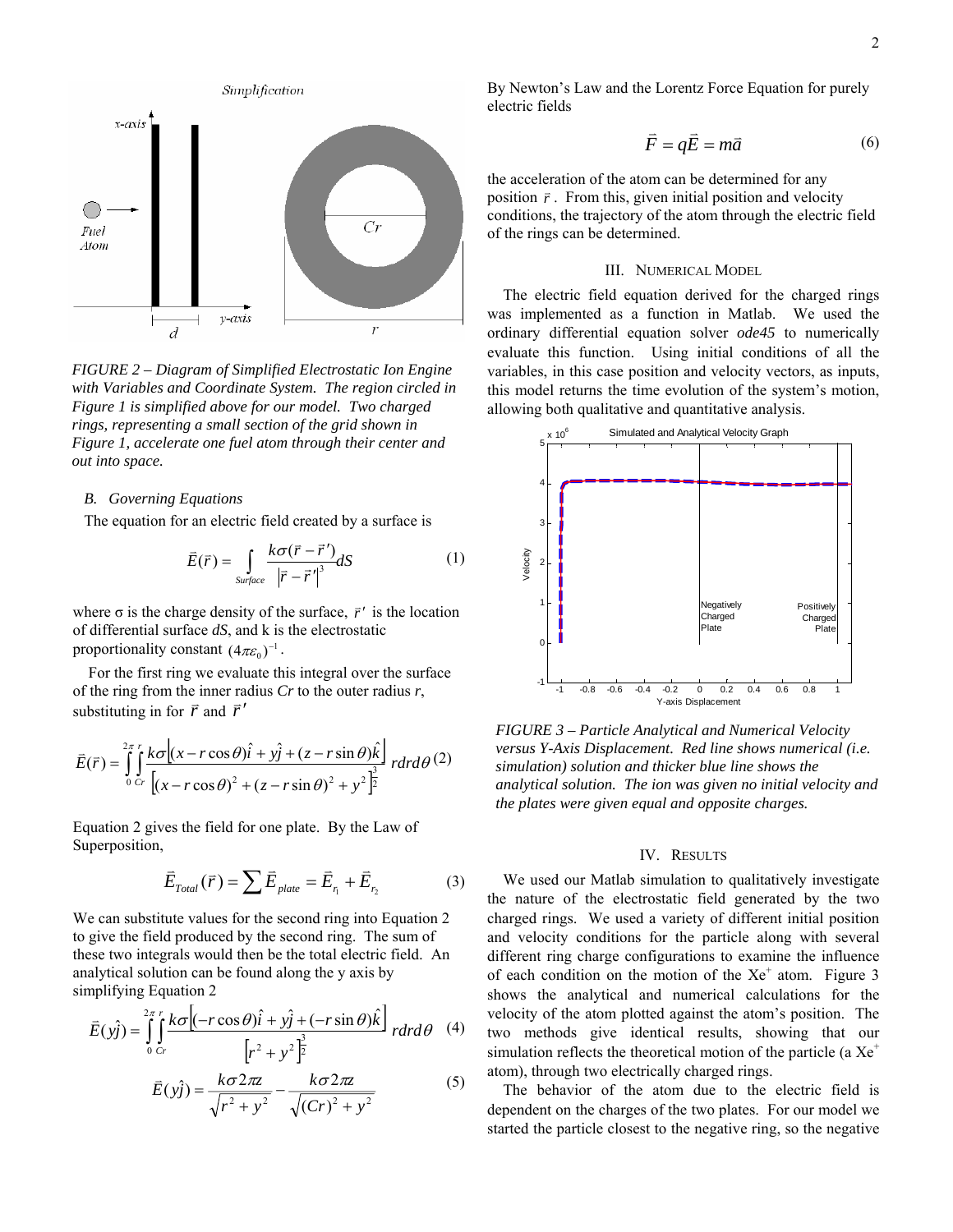ring extracts the particle from the engine, and then the combined force of the two rings accelerates it. When the magnitude of charge on the positive plate is much greater than that of the negative plate, the particle behaves as Figure 4a shows. The positively-charged particle is repelled by the very positively-charged plate. The particle is immediately accelerated back into the engine.

When the two plates are of equal charge magnitude, the particle is attracted to the negatively-charged plate and accelerates through it as shown in Figure 4b. Interaction with the opposite fields produced by the two rings causes the particle to oscillate back and forth between the plates before eventually being ejected back into the engine.

With the negative plate having a charge of greater magnitude than the positive plate, the particle is extracted from the engine and again exhibits the oscillating behavior between the two plates until it is finally ejected away from the engine. This can be seen in Figure 4c. The negative plate must have a greater charge than the positively charged plate in order for the acceleration of the particle to be in the correct direction.

However, through experimentation with different surface charges on the two grids, we found that the only way to successfully extract a positive ion from the engine was using negative grid on the engine side of the pair and a positive grid on the exhaust side. Further research revealed this is opposite of the geometry used in real world engines.<sup>2</sup>

This means that the engine side grid must have a positive charge, and thus to get a positive ion through it, another force is required. Based on this we now believe, against our research, that the magnets surrounding the engine chamber are not only responsible for improving ionization of the fuel but also for doing work against the field of the positive grid until the atom passes through the grid and can be accelerated away from the engine. No other system exists on the engine that could be capable of overcoming the powerful electric field on the grids.

# V. CONCLUSION

Our simulation and investigation has taken a major first step towards accurately modeling an electrostatic ion engine. Our model succeeds in reproducing the interaction of a particle with the grids in isolation. A true model of the operation of an ion engine will incorporate this system but also include the engine's other systems and forces. Modeling the plasma and the magnetic field region is an essential next step to creating an accurate and effective model of the system. With time a very accurate mathematical model should be possible.

Because electrostatic ion propulsion is a new technology there is much room for optimization and innovation. Future directions of research could begin by confirming model results with physical experiments. Further study could investigate more efficient propellant mixtures or optimize ionization methods. An optimization of the grids' charges is another obvious course to take. A more extensive simulation that showed the ionization of the atoms and the effects of the